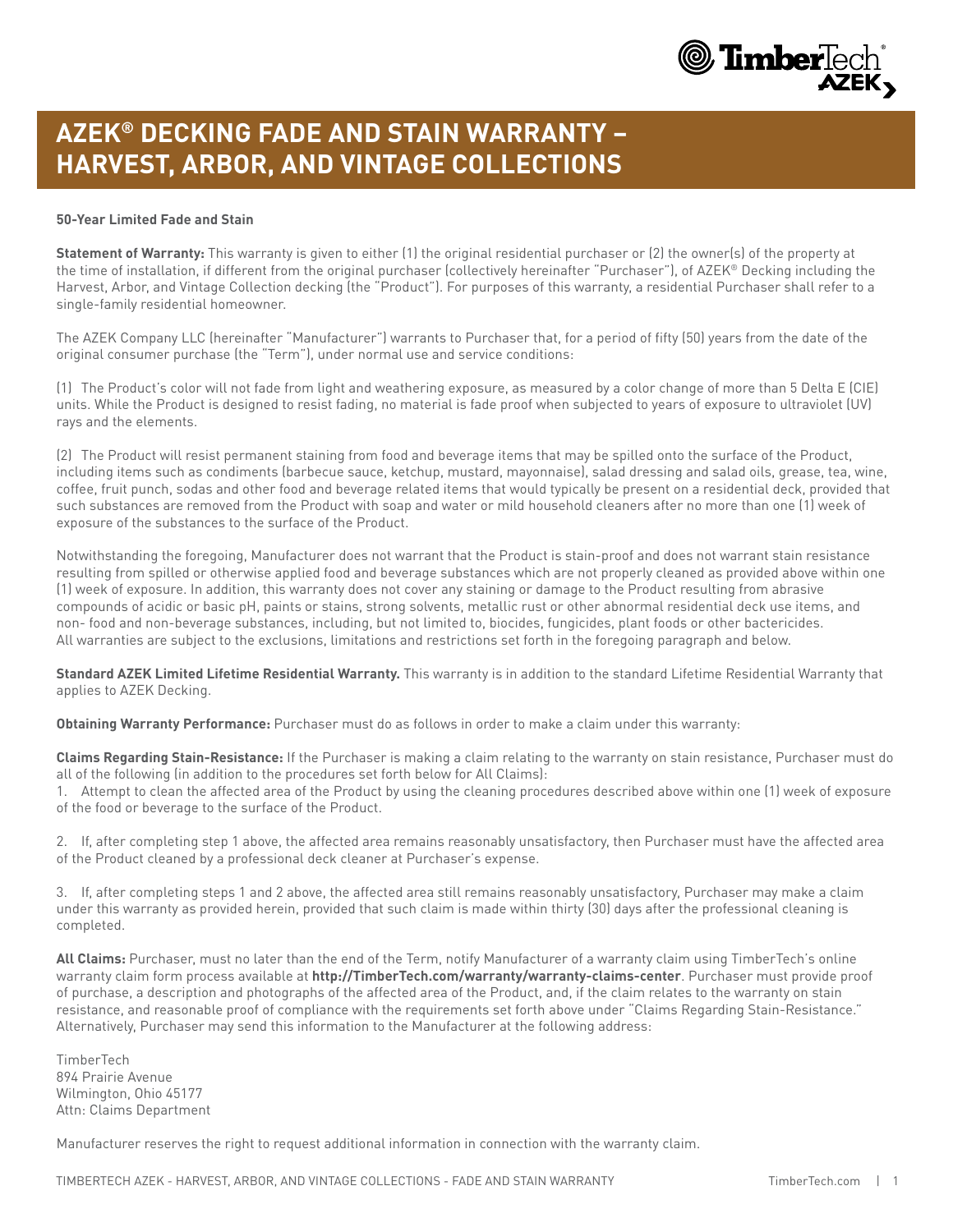

## **AZEK® DECKING FADE AND STAIN WARRANTY – HARVEST, ARBOR, AND VINTAGE COLLECTIONS**

After reviewing all information, Manufacturer will make a determination regarding the validity of the claim submitted. If Manufacturer determines that the Purchaser's claim is valid, Manufacturer will, at its sole option, either replace the affected item or refund the portion of the purchase price paid by the Purchaser for such affected item (not including the cost of its initial installation). Replacement material will be provided that is as close as possible in color, design and quality as the replaced material, but Manufacturer does not guarantee an exact match as colors and design may change. In the event of repair or replacement, the original warranty shall apply to the repaired or replaced portion of the Products and will extend for the balance of the warranty period in effect at the time the material proved defective.

If Purchaser makes a valid warranty claim hereunder during years eleven (11) through fifty (50) after the original purchase, then Purchaser's recovery will be prorated as indicated below. If Manufacturer is providing replacement materials, it may elect to replace the percentage listed below of boards otherwise meeting the requirements for a claim; if Manufacturer is refunding the purchase price, it may elect to refund the percentage listed below of the purchase price of boards otherwise meeting the requirements for a claim.

| Year of Claim | Recovery |
|---------------|----------|
| $11 - 14$     | 90%      |
| $15 - 18$     | 80%      |
| $19 - 22$     | 70%      |
| $23 - 26$     | 60%      |
| $79 - 30$     | 50%      |

|           | Recovery |
|-----------|----------|
| $31 - 34$ | 40%      |
| $35 - 38$ | 30%      |
| $39 - 42$ | 20%      |
| $43 - 50$ | 10%      |

This warranty shall not cover, and Manufacturer shall not be responsible for, costs and expenses incurred with respect to the removal of affected Product or the installation of replacement materials, including but not limited to, labor and freight. The foregoing remedies are the SOLE AND EXCLUSIVE REMEDY FOR BREACH OF ANY WARRANTY.

**Transfer of Warranty:** This warranty may be transferred one (1) time, within the five (5) year period beginning from the date of original purchase by Purchaser, to a subsequent buyer of the property upon which the Product was originally installed.

**Exclusions from Warranty Coverage:** Manufacturer does not warrant against and is not responsible for, and no implied warranty shall be deemed to cover, any product failure, product malfunction, condition or damages attributable to the following: (1) improper installation of the Product and/or failure to abide by TimberTech's installation guidelines, including but not limited to improper gapping; (3) use of the Product beyond normal residential use, or in an application not recommended by the TimberTech installation guidelines and local building codes; (3) movement, distortion, collapse or settling of the ground or the supporting structure on which the Product is installed; (4) exposure to, or direct or indirect contact with extreme heat sources including reflected sunlight from low-emissivity (Low-E) glass which may damage the surface of the product and/or cause the Product to fade; (5) any act of God (such as flooding, hurricane, earthquake, lightning, etc.) or environmental condition (such as air pollution, mold, mildew, etc.), (6) improper handling, storage, abuse or neglect of the Product by Purchaser, the transferee or third parties; (7) any fading or staining not on the surface of the Product (i.e., the underside or the ends of the Product); or (8) ordinary wear and tear.

In addition, this warranty will be voided if (1) paint, stain or other coating materials are applied to the Product, or (2) the surface of the Product has been damaged or punctured, including as a result of contact with shovels or similar sharp-edged tools. Such tools should not be used under any circumstance to remove snow, ice, or other debris from the surface of the product.

Purchaser is solely responsible for determining the effectiveness, fitness, suitability and safety of the Product in connection with its use in any particular application.

**Limitations: DISCLAIMER OF WARRANTIES:** EXCEPT FOR THE EXPRESS WRITTEN WARRANTY CONTAINED HEREIN AND IN THE MANUFACTURER LIMITED 30 YEAR LIMITED RESIDENTIAL WARRANTY, MANUFACTURER MAKES NO OTHER WARRANTIES, GUARANTEES OR INDEMNITIES, WHETHER EXPRESS OR IMPLIED, ARISING BY LAW, COURSE OF DEALING, USAGE OF TRADE, CUSTOM OR OTHERWISE, INCLUDING BUT NOT LIMITED TO THE IMPLIED WARRANTY OF MERCHANTABILITY AND IMPLIED WARRANTY OF FITNESS FOR A PARTICULAR PURPOSE, AND ALL SUCH OTHER WARRANTIES, GUARANTEES AND INDEMNITIES ARE HEREBY DISCLAIMED, OVERRIDDEN AND EXCLUDED FROM THIS TRANSACTION.